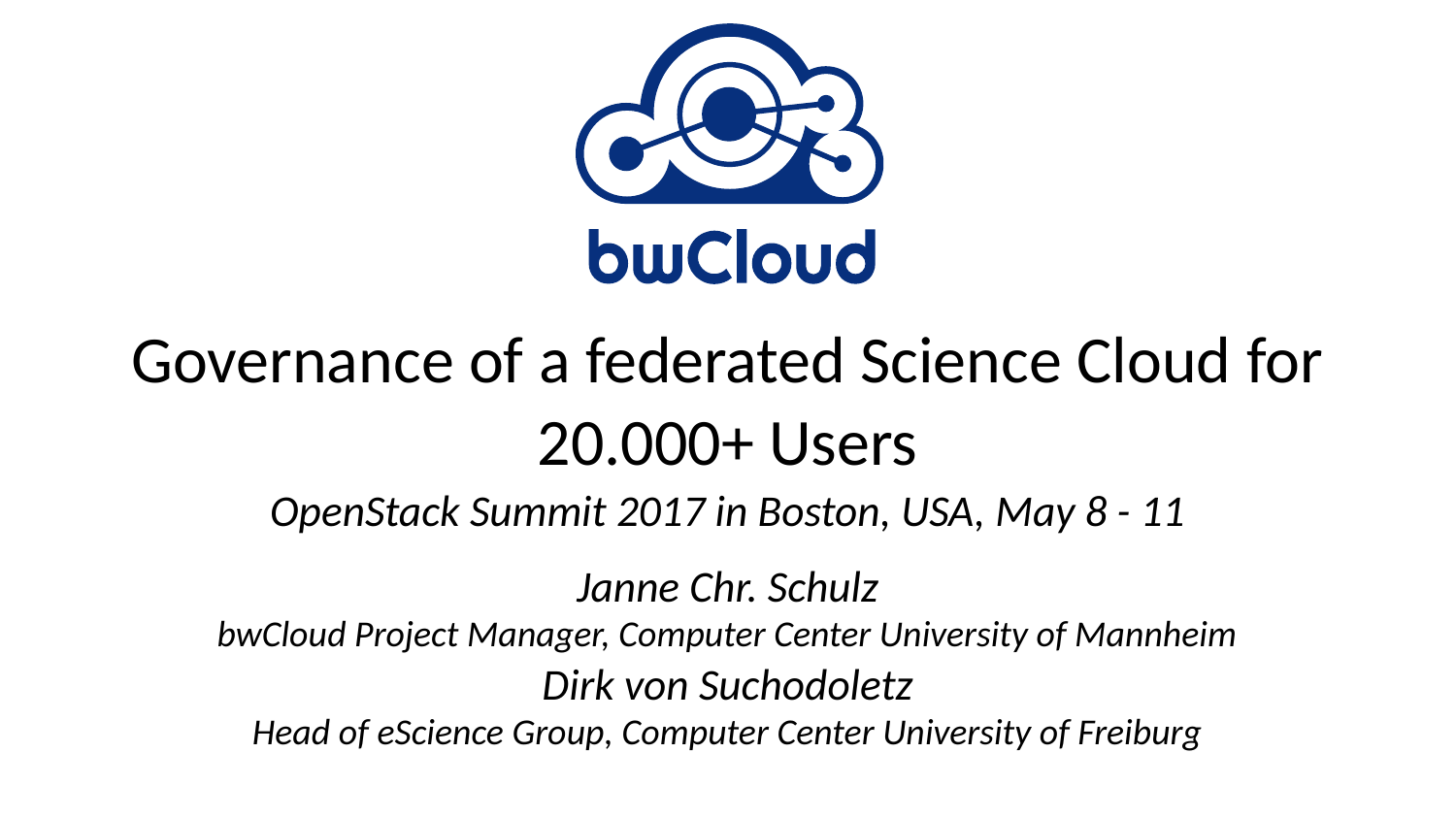### Tertiary education in Baden-Württemberg

### Education in Baden-Württemberg

- Nine Universities
- Over 43 different institutions of higher education
- $\rightarrow$  Fst. 360.000 students in winter term 2015/2016
- $\rightarrow$  Responsibility for educational supervision: The Ministry of Science, Research and Arts
- $\rightarrow$  There is a significant demand for computational and cloud resources



(DeStatis Portal; David Liuzzo. [CC BY-SA 2.0] via Wikimedia Commons)

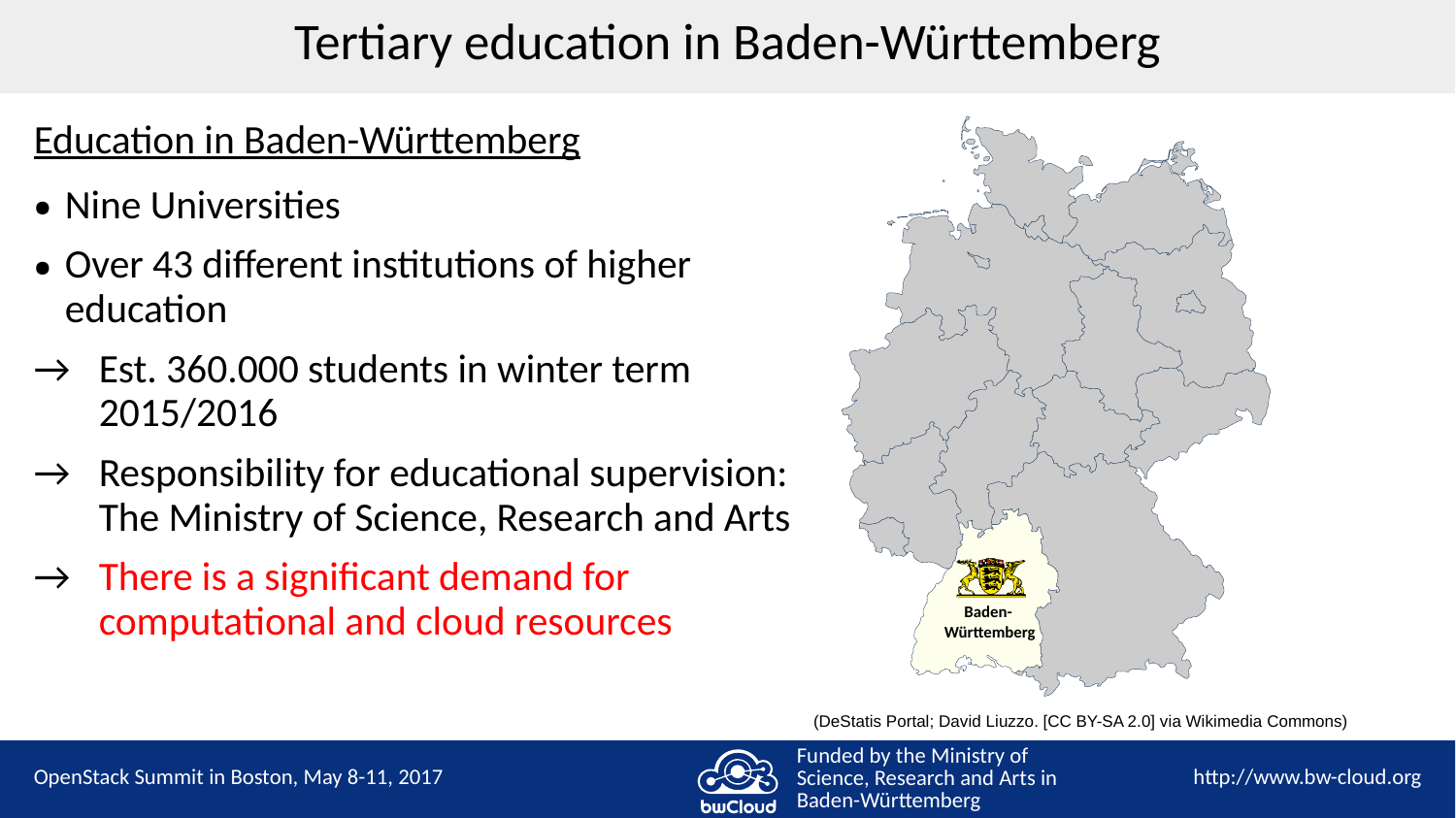# Initial situation in 2014

- No established infrastructures for deployment of resources
- No self-service functionalities offered by the computer centers
- Creating and operating a (federated) cloud infrastructure is more than a single university computer center can handle

#### Points to consider

• In research and science, commercial providers often are not primary option



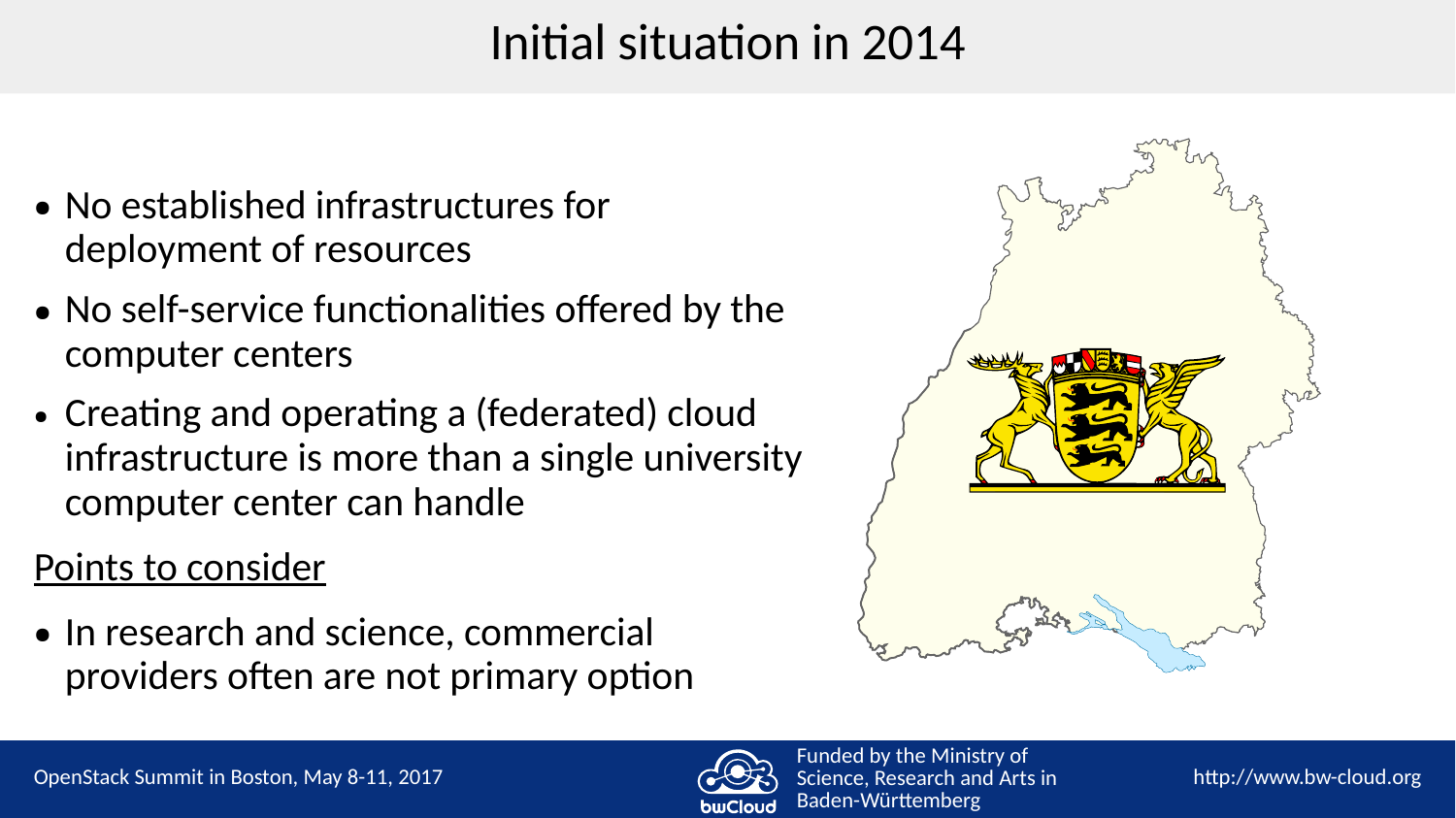### Towards a statewide science cloud

- Ministry and computer centers decided: "Lets build a federated science cloud"
- Mission: Build a federated infrastructure to offer IaaS to a huge variety of users and usecases



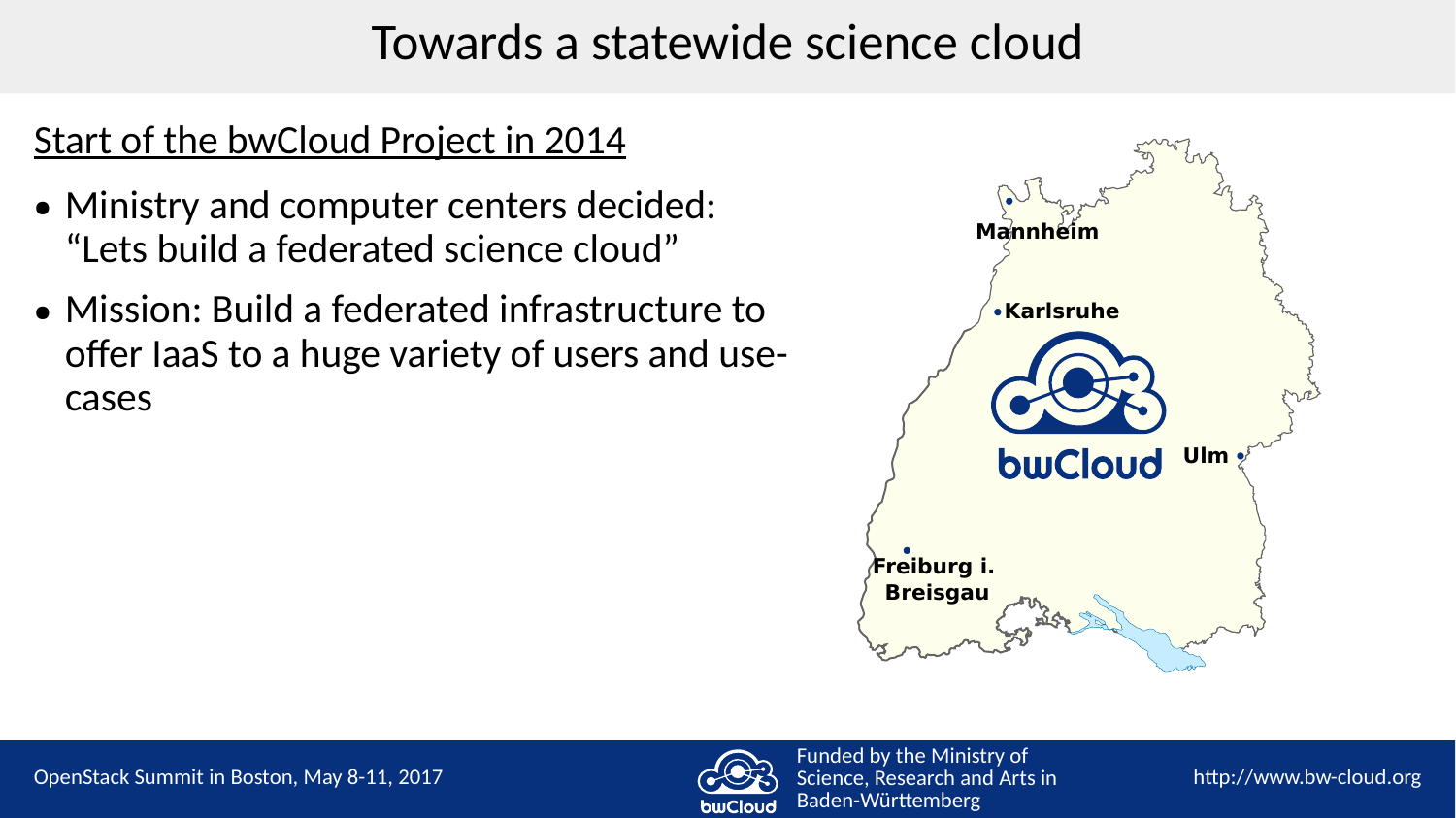- Ministry and computer centers decided: "Lets build a federated science cloud"
- Mission: Build a **federated infrastructure** to offer laaS to a huge variety of users and usecases
	- Four different operating sites
	- Connected by the dedicated network for educational institutions (BelWü) up to 100 Gbit/s



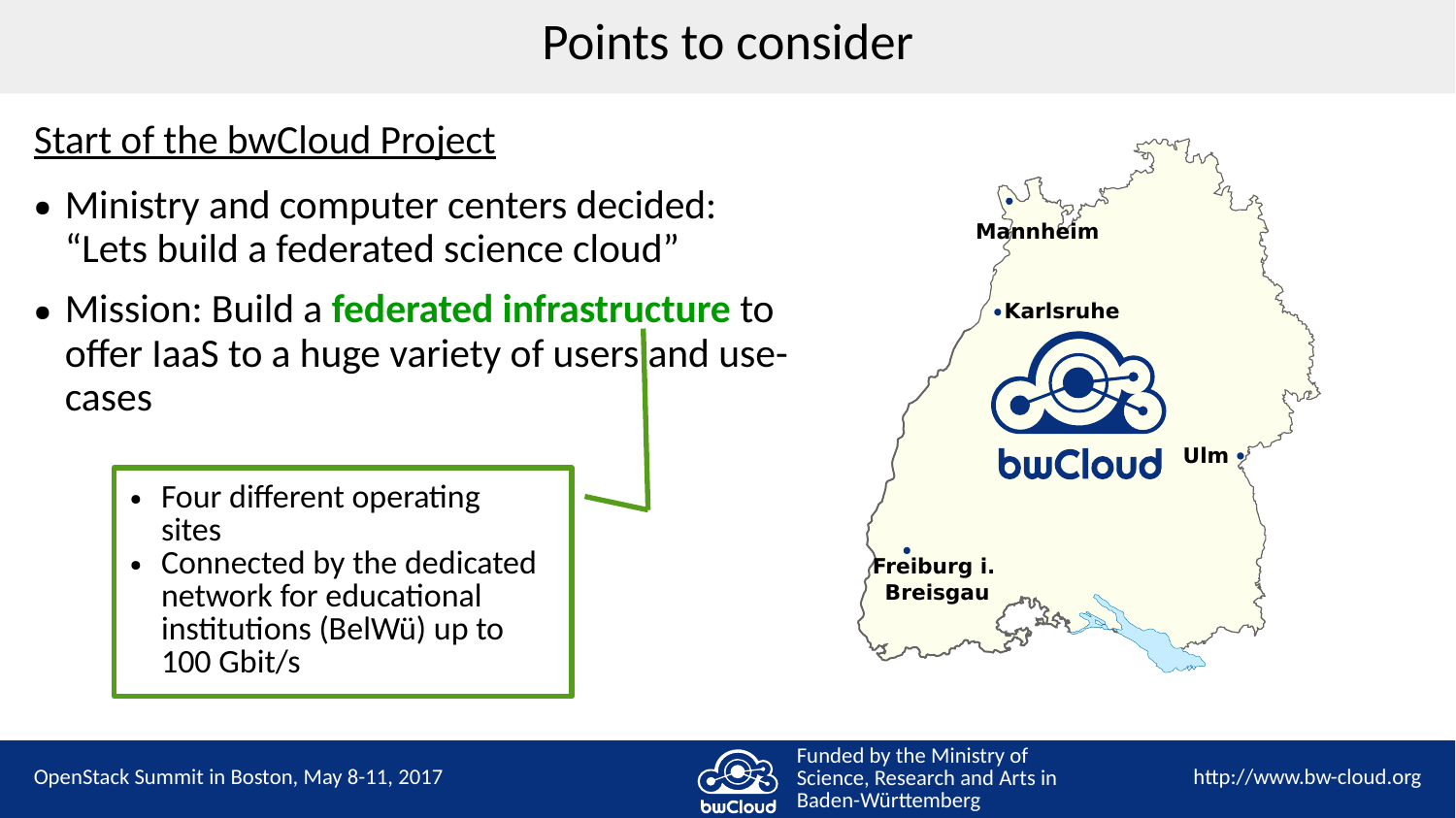- Ministry and computer centers decided: "Lets build a federated science cloud"
- Mission: Build a federated infrastructure to offer **IaaS** to a huge variety of users and usecases
	- Must work with commodity hardware
	- Must support self-service functionality, different storage backends, no license fees,…
	- **Capable for massive scale up**



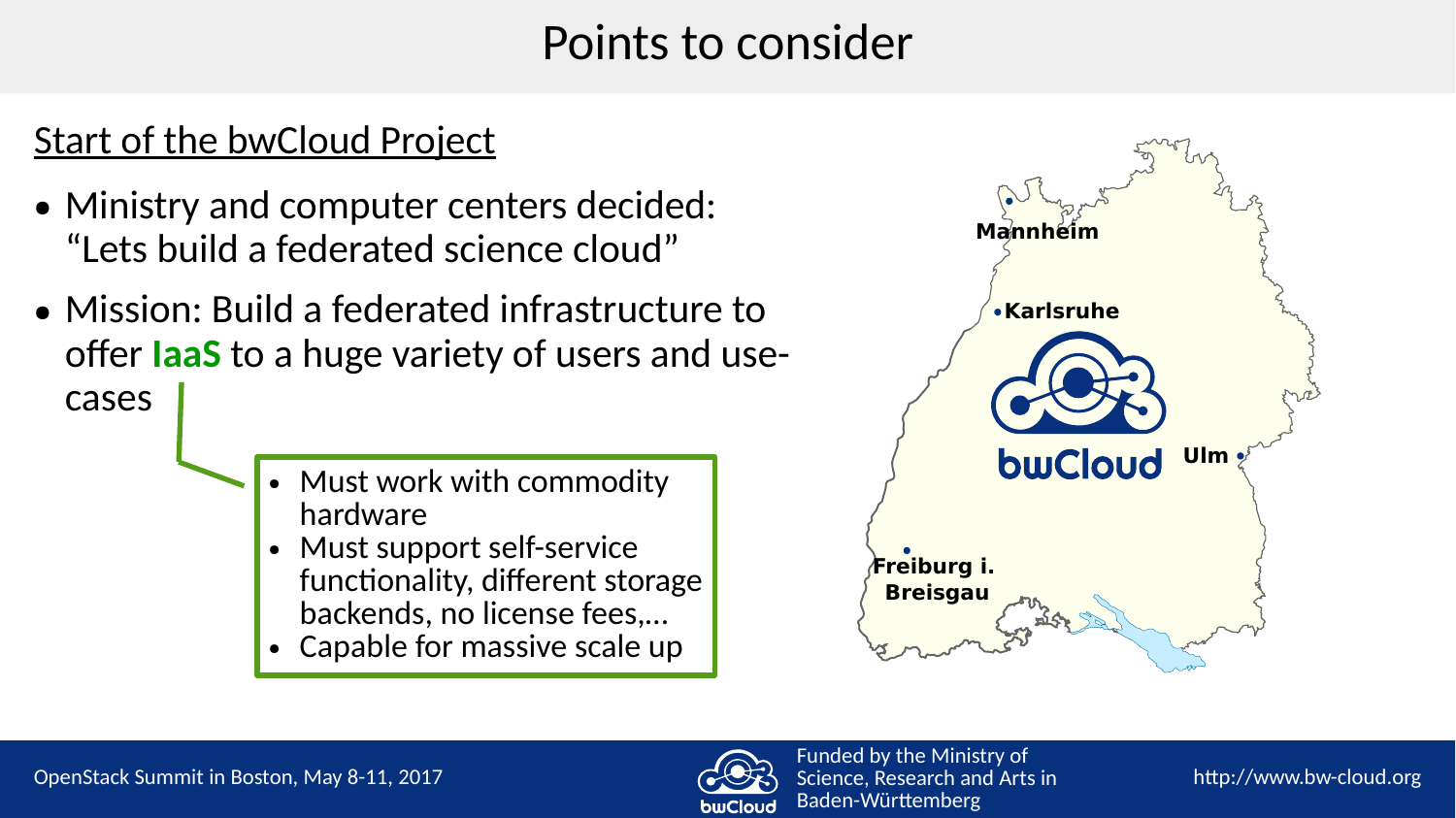- Ministry and computer centers decided: "Lets build a federated science cloud"
- Mission: Build a federated infrastructure to offer **IaaS** to a huge variety of users and usecases





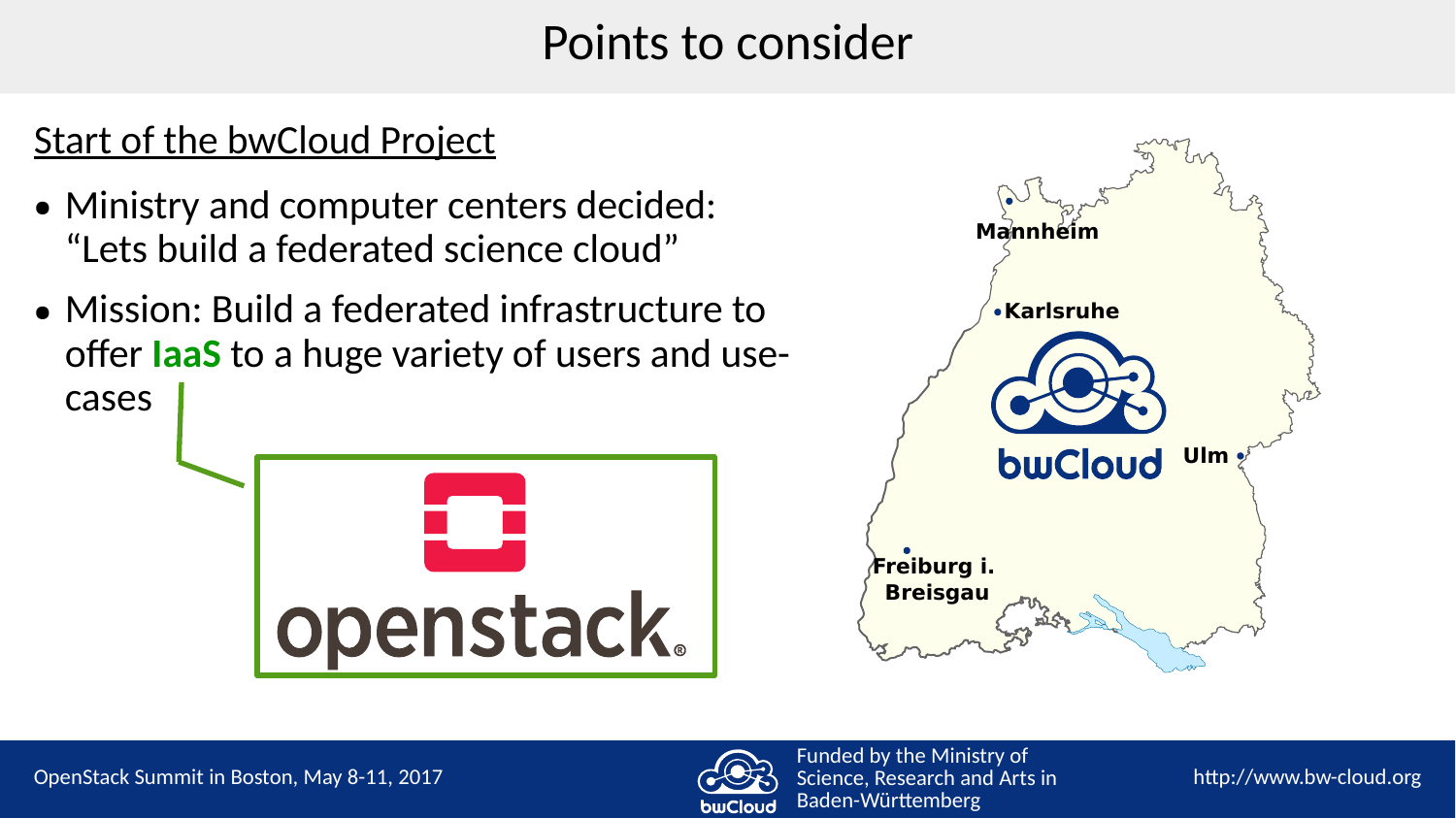- Ministry and computer centers decided: "Lets build a federated science cloud"
- Mission: Build a federated infrastructure to offer IaaS to a **huge variety of users** and usecases

- Identified 3 distinct user groups:
	- $\bullet$  Research and scientific staff
	- Computer centers & employees
	- Students



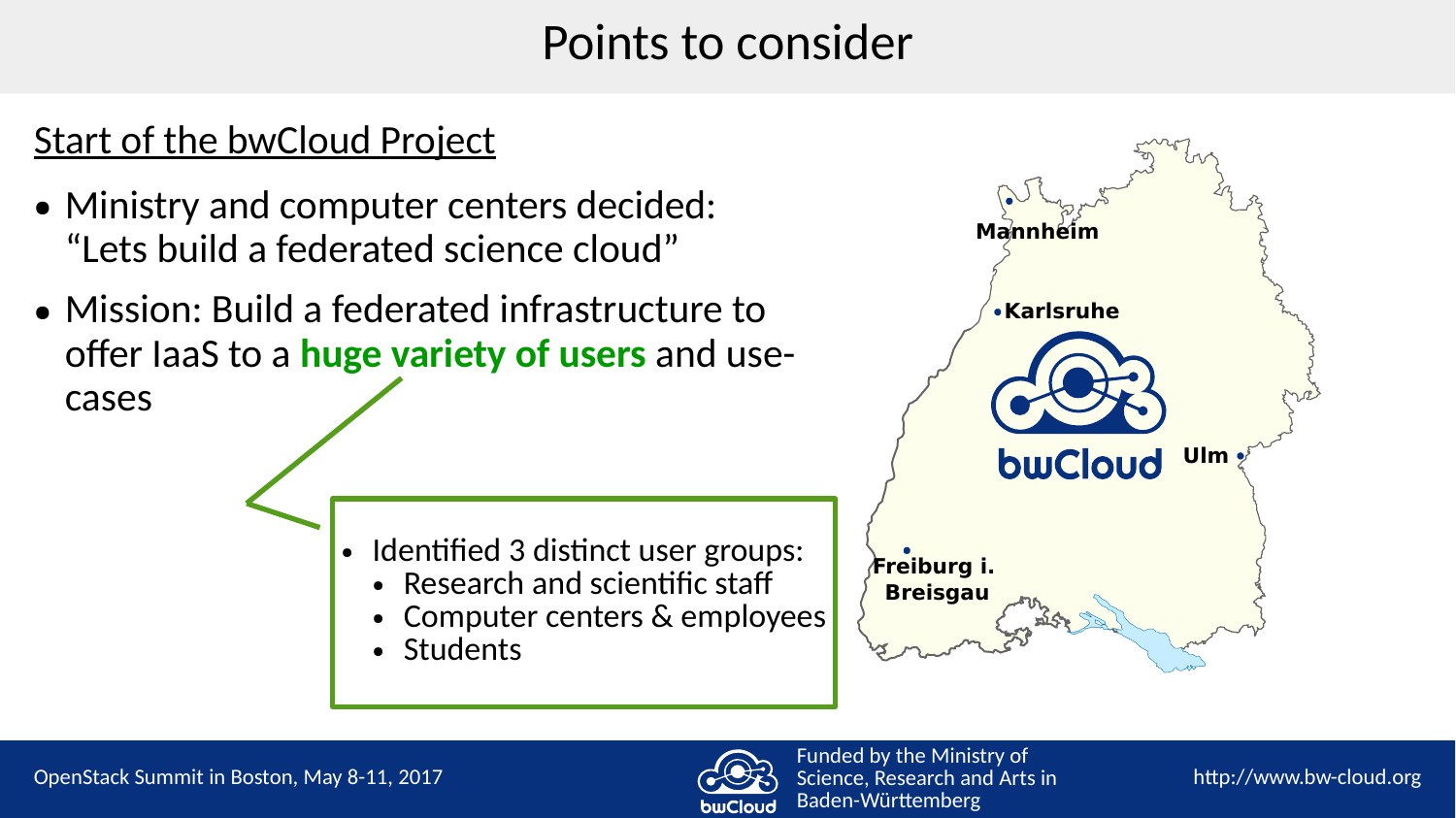# Current bwCloud infrastructure (1)

### Details & specs about the bwCloud

- OpenStack (current release "Liberty") with a Multi-Region setup, including 4 different regions
- Shared the Keystone and glance repository which is periodically sync'd with the regions
- Individual public IP ranges
- Users access the bwCloud via central Horizon Dashboard
- We offer standard virtual machines in different flavors



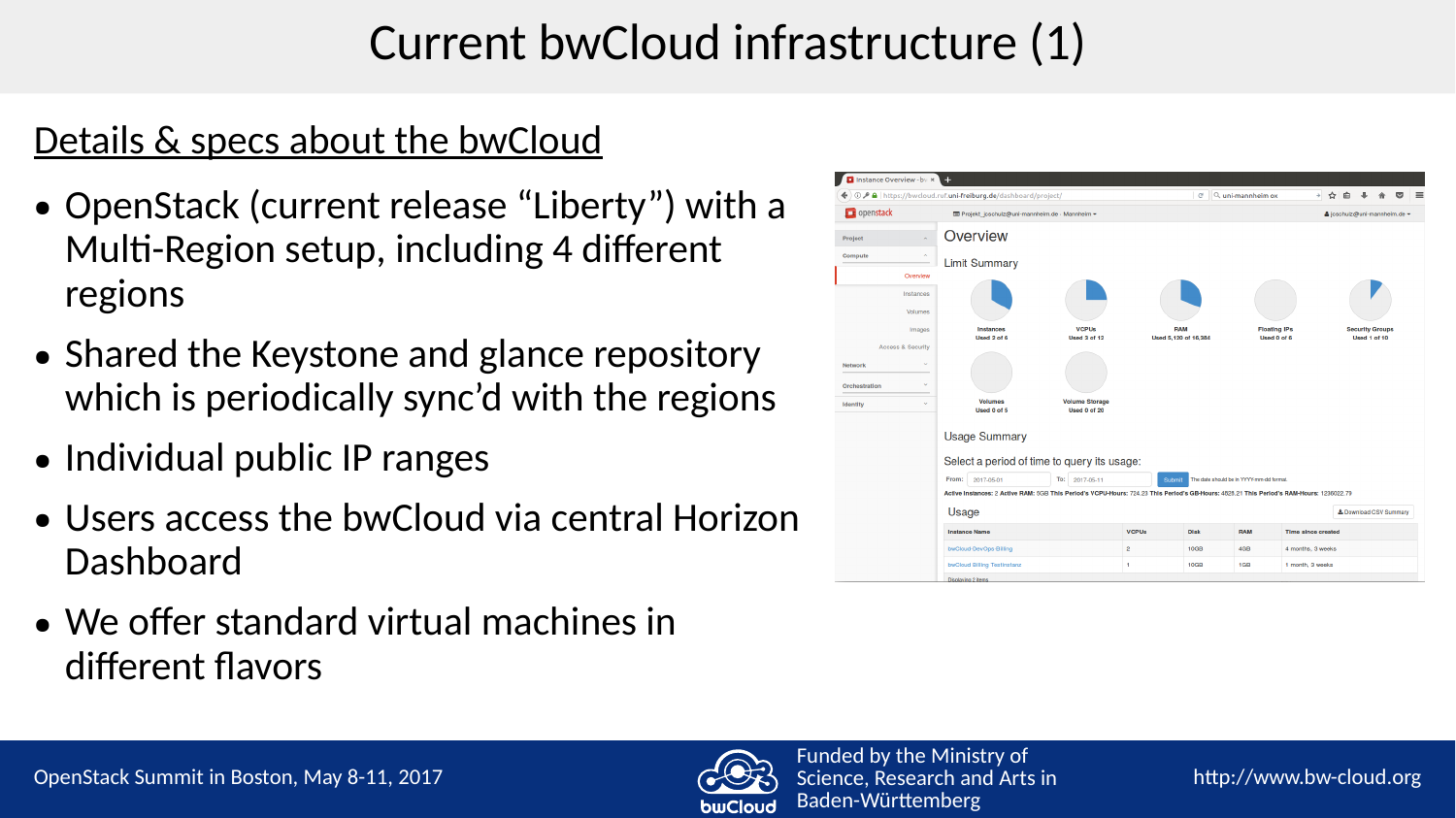# Current bwCloud infrastructure (2)

| <b>Site</b>                                      | # Nodes        | <b>RAM</b>           |          | # HDDs Total HDD storage # CPUs |          | # Cores   |
|--------------------------------------------------|----------------|----------------------|----------|---------------------------------|----------|-----------|
| Karlsruher Institut für Technologie<br>(KIT)     | $\overline{3}$ | 755,13 GB            | 18       | 47,64 TB                        | 6        | 48        |
| Kommunikations- und<br>Informationszentrum (kiz) | 5<br>14 Xeon-D | 1258,2 GB<br>1792 GB | 50<br>28 | 44 TB<br>52 TB                  | 10<br>14 | 80<br>112 |
| Rechenzentrum der Universität<br>Freiburg        | 6              | 564,14 GB            | 31       | 25,11 TB                        | 12       | 88        |
| Rechenzentrum der Universität<br>Mannheim (RUM)  | $\overline{4}$ | 1006,48 GB           | 20       | <b>16 TB</b>                    | 8        | 64        |
| <b>TOTAL</b>                                     | 32             | 4.1 TB               | 147      | <b>184 TB</b>                   | 40       | 392       |

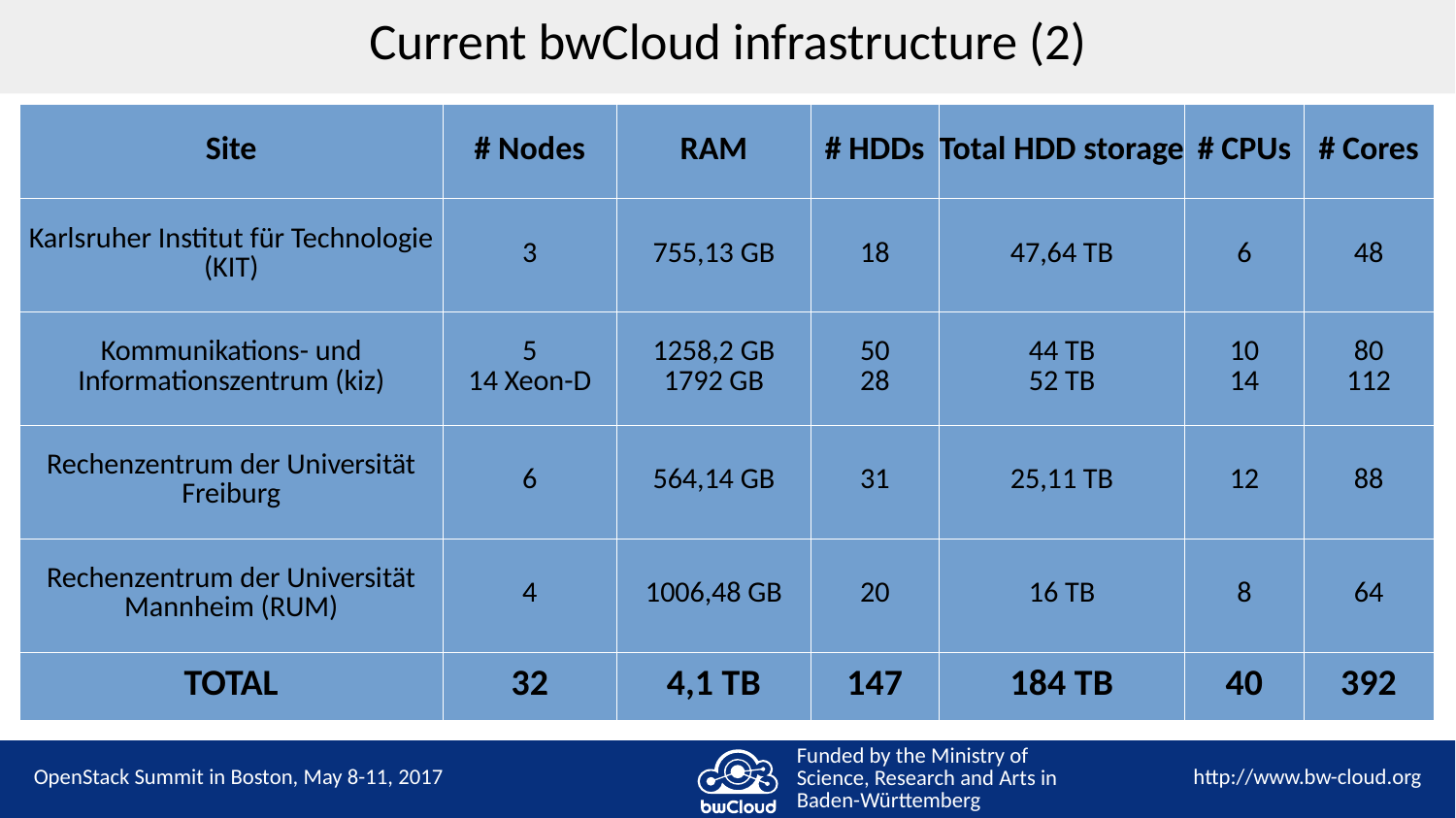# Managing cooperations (1)

#### First resumee

- bwCloud Project is a cooperation of four different computer centers / universities
- Initially funded by the ministry
	- $\bullet$  1<sup>st</sup> stage: personnel & hardware
	- $\bullet$  2<sup>nd</sup> stage: personnel & 50% of hardware
- Technical infrastructure is up and running
- But new challenges arise...





http://www.bw-cloud.org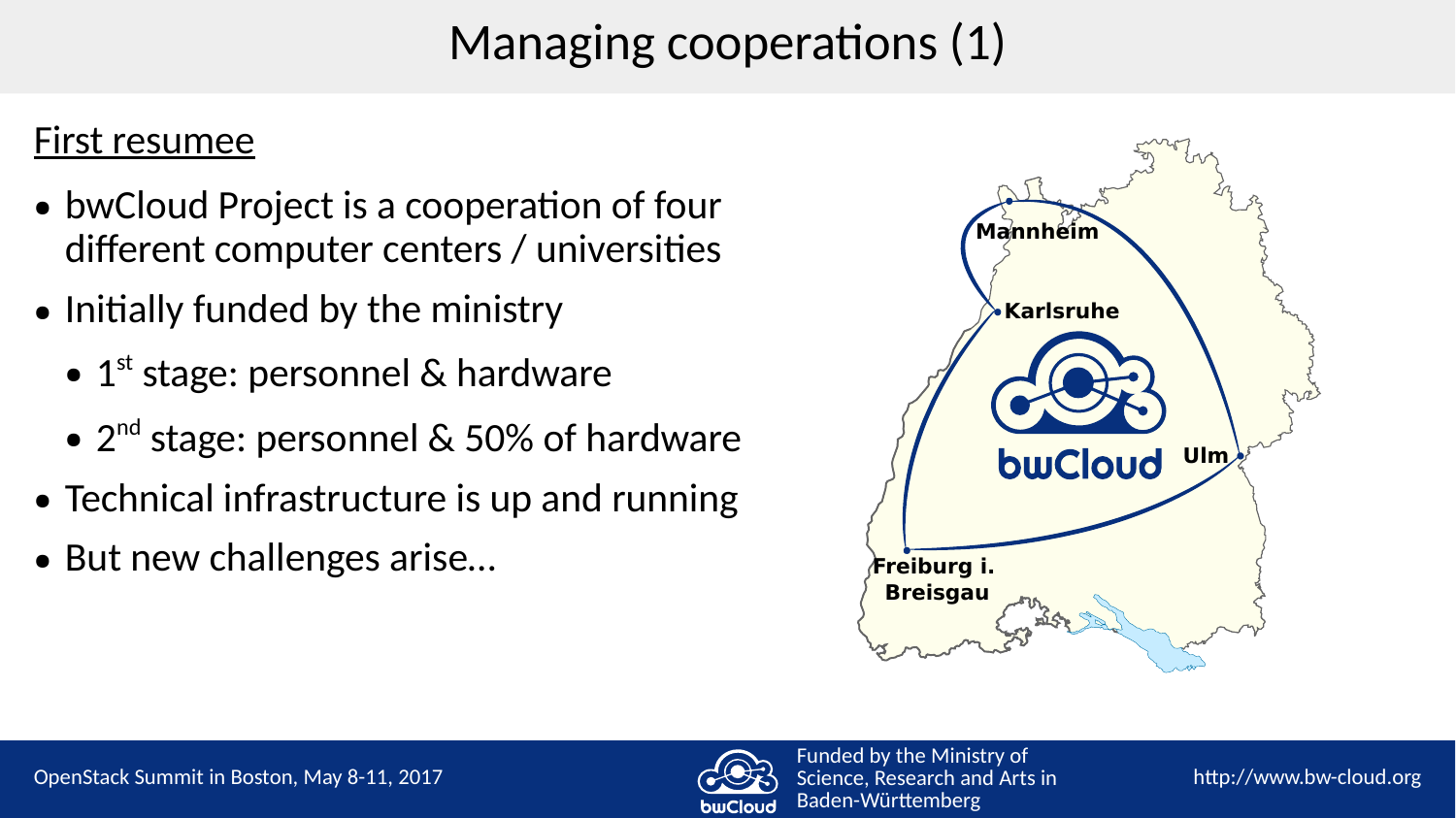# Managing cooperations (2)

### Questions to tackle

- How do we organize the distribution of the available resources?
- Who has currently paid the bill?
- Who is going to pay for the future?
- How do we organize the different usergroups and their needs? (e.g. Flavors and their specs, "Rewards" for the operating sites?...)



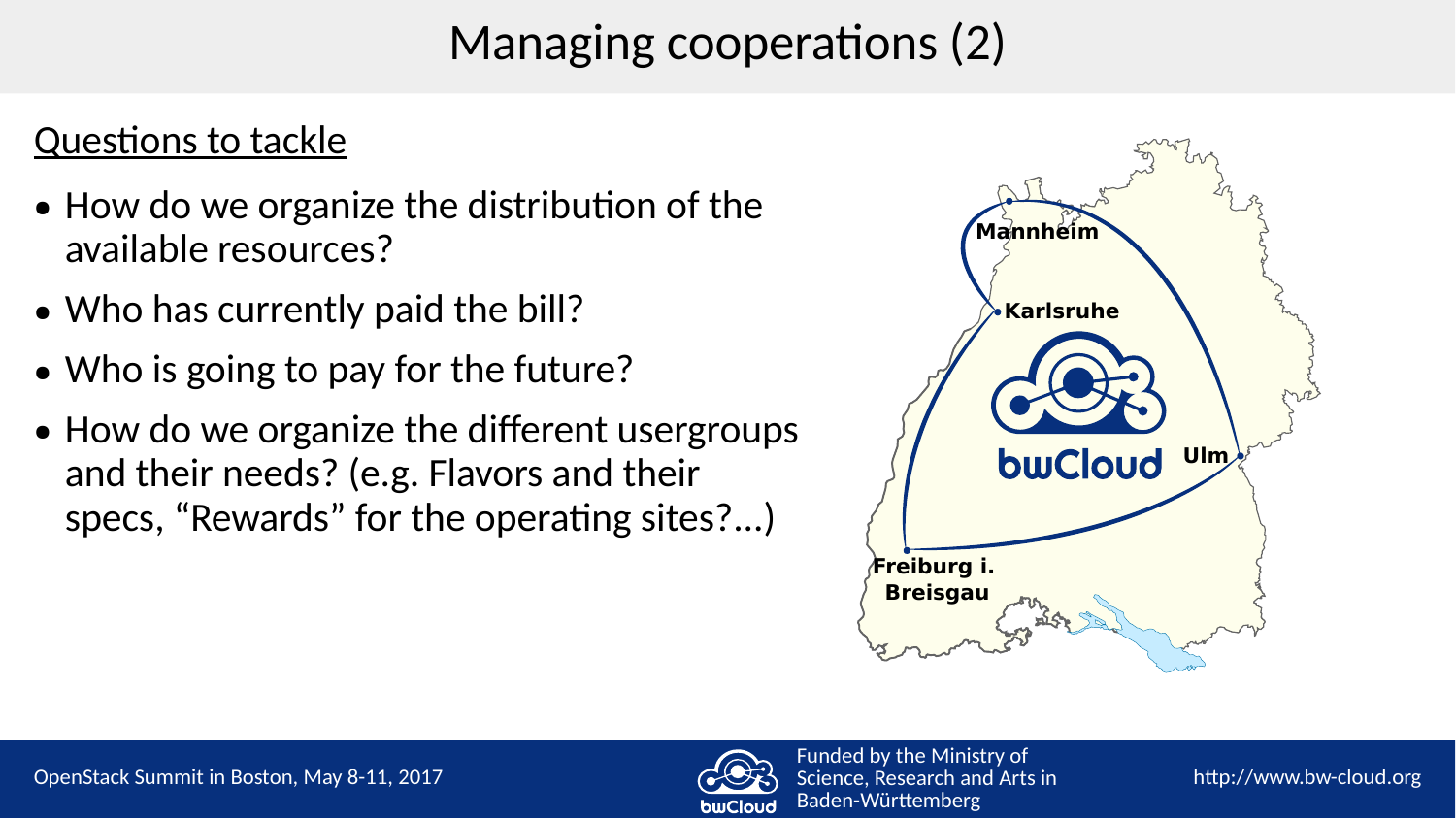# Open & hidden agendas (1)

#### Users

- Open:
	- Get reliable resources as fast as possible
	- Scale up if needed on very short notice
- Hidden:
	- Try to get as much as possible without paying anything



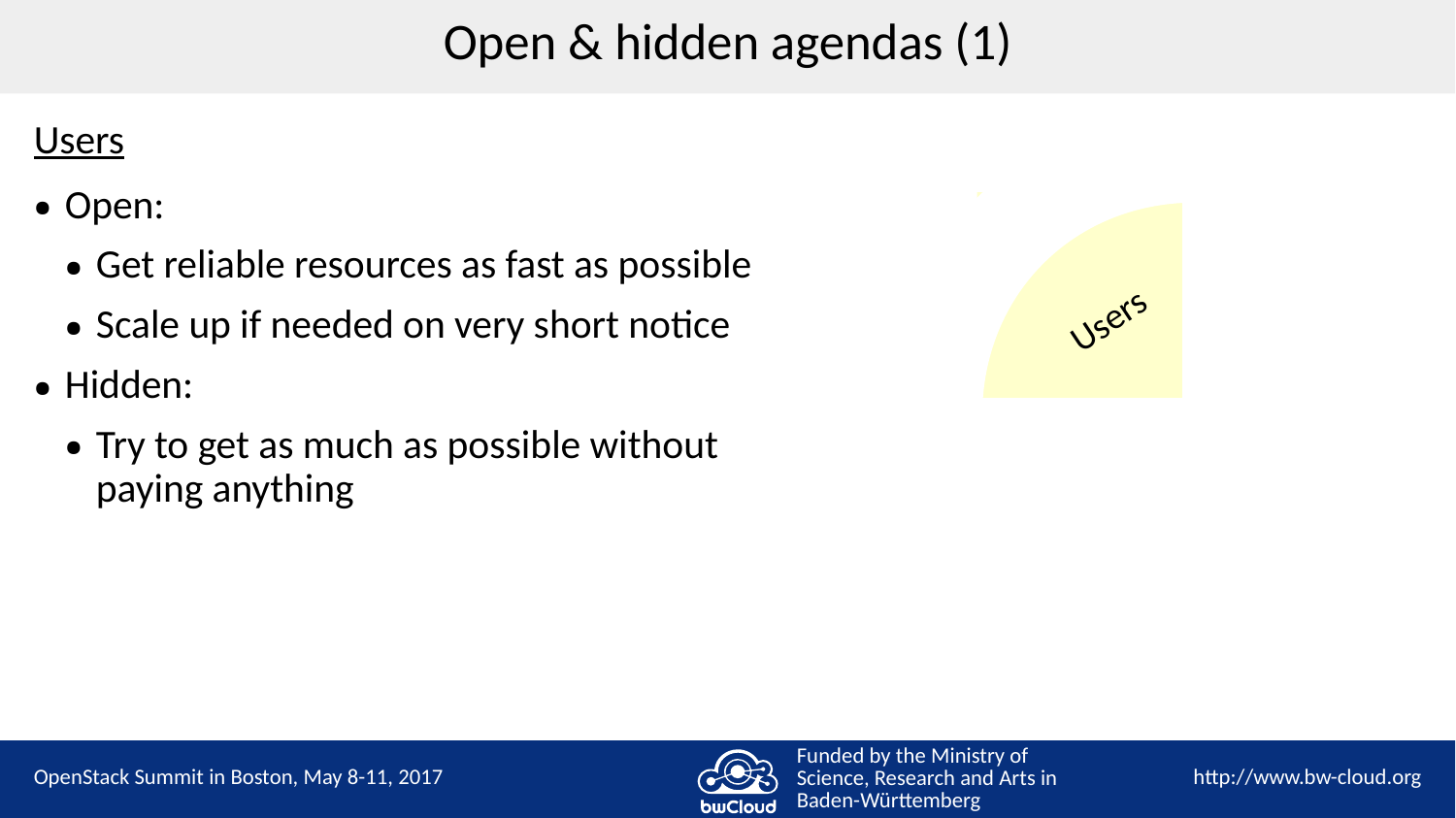# Open & hidden agendas (2)

### Organizations (universities, colleges,...)

• Open:

- Provide decent research infrastructure
- Provide core infrastructures to channel funds into
- Hidden:
	- Try to avoid spending to much money on decentralized, individual infrastructures



http://www.bw-cloud.org

Funded by the Ministry of Science, Research and Arts in

Baden-Württemberg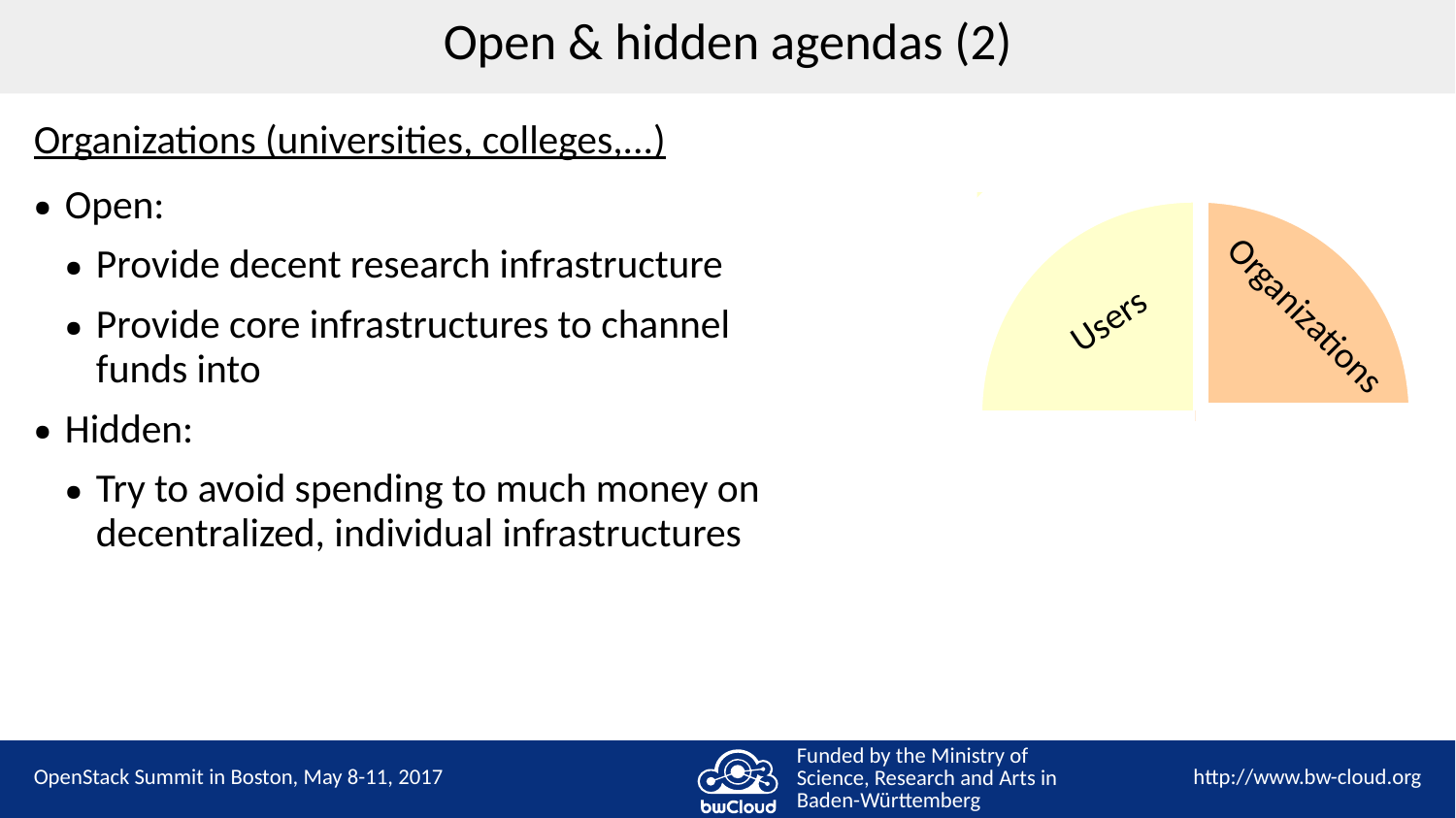# Open & hidden agendas (3)

### Operators (computer centers)

- Open:
	- Fill a significant gap in science support, get sustainable
	- Create alternatives to virtualization monopolies (dual vendor strategy)
	- Save costs on less important machines / infrastructures
- Hidden:
	- Restructure internal processes (change the "DNA" of the org. unit)





http://www.bw-cloud.org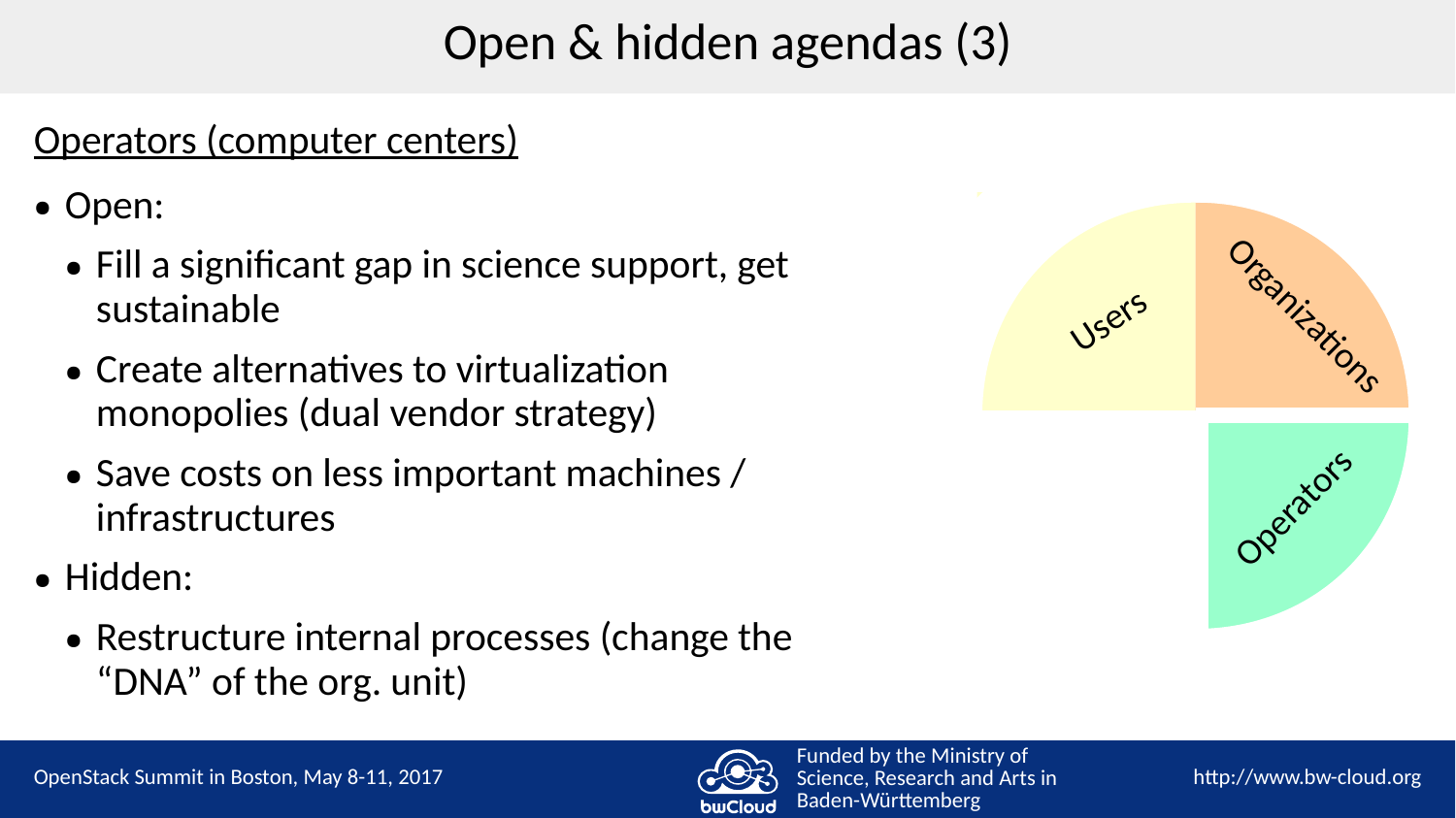# Open & hidden agendas (4)

### Funding agencies

- Open:
	- Spend tax payers money on hardware more efficiently
	- Support research infrastructures
- Hidden:
	- Encourage to restructure the computer centers (competition!)
	- Spend money more efficiently, avoid dozens of small scale grant applications on hardware



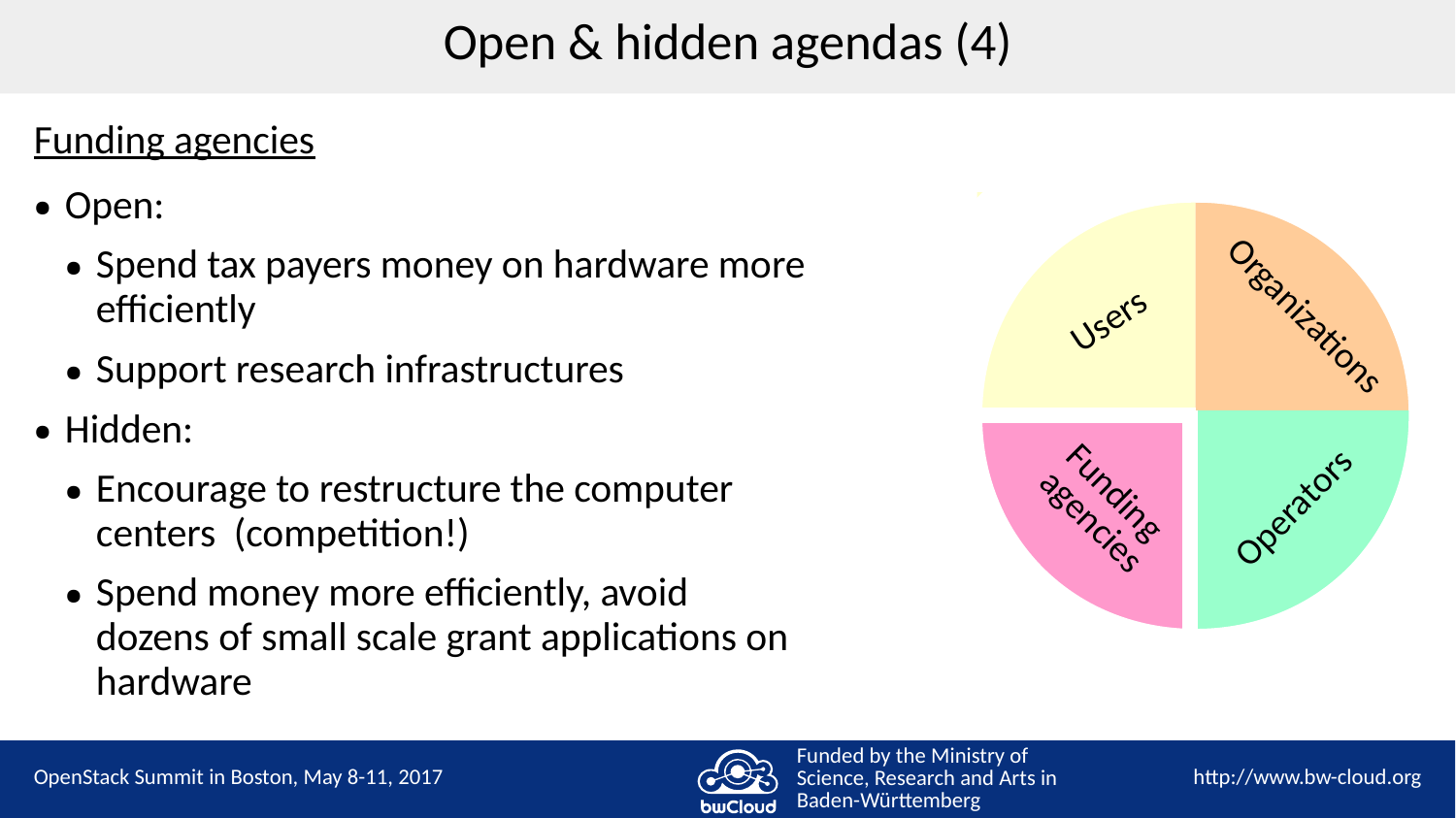# Areas of governance

### Handling & management of expectations

- Governance needs to equalize expectations & handle different demands
- Brings in new forms of cooperation:
	- Very few institutional frameworks existing
- Technical solution / infrastructure:
	- $\bullet$  Form the basis of all subsequent actions / processes
	- Here: OpenStack portfolio fits perfectly the needs



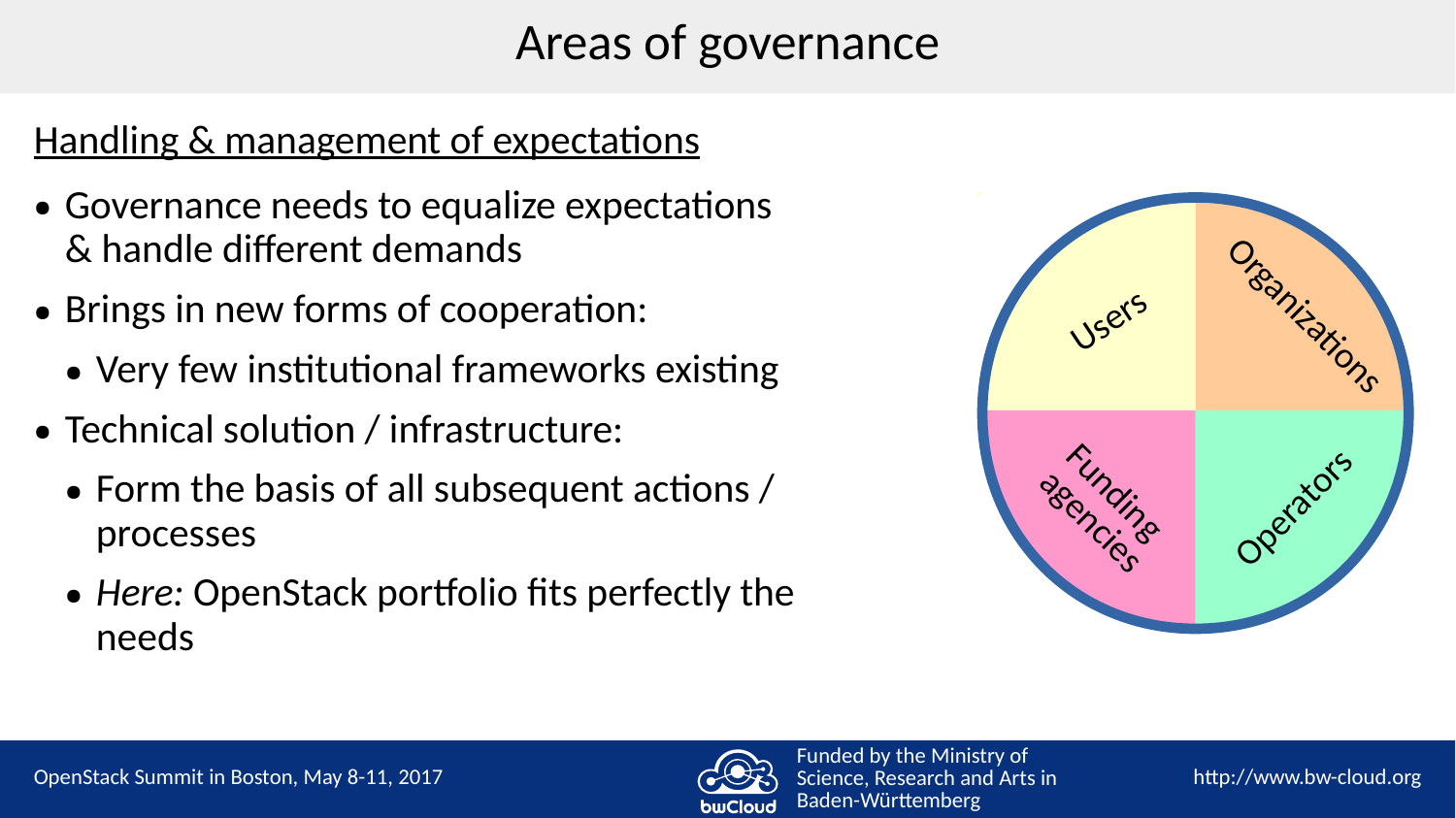# Areas of governance

### Money flow and compensation

- Organize external money (third parties (Which amount of resources is getting into the general pool? What is "fair"?)
- Compensation of the operation sites for personnel expenditures
- Researchers & funding agencies:
	- New options for researchers to apply for money for resources  $\rightarrow$  cloud resources
	- *But:* Are they also allowed to buy cloud resources?



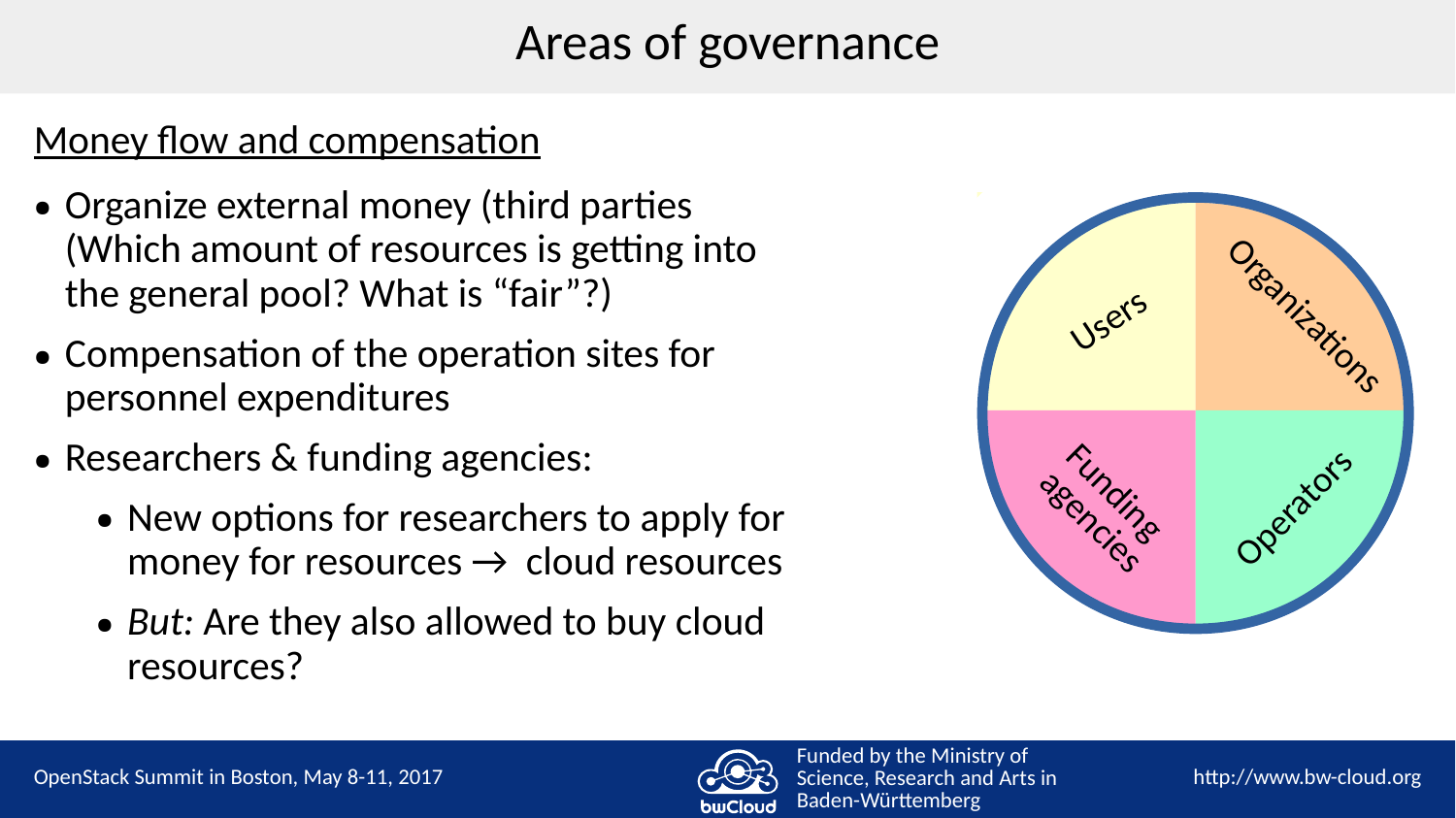# Areas of governance

### Money flow and compensation

- Motivate users to free unused resources  $\rightarrow$  billing
- Tight flavor management but individual quota management for "power users", VIPs, ...
- Keep the connection with your users:
	- Keep them updated on a regular base
	- Organize meetings / conventions / road show



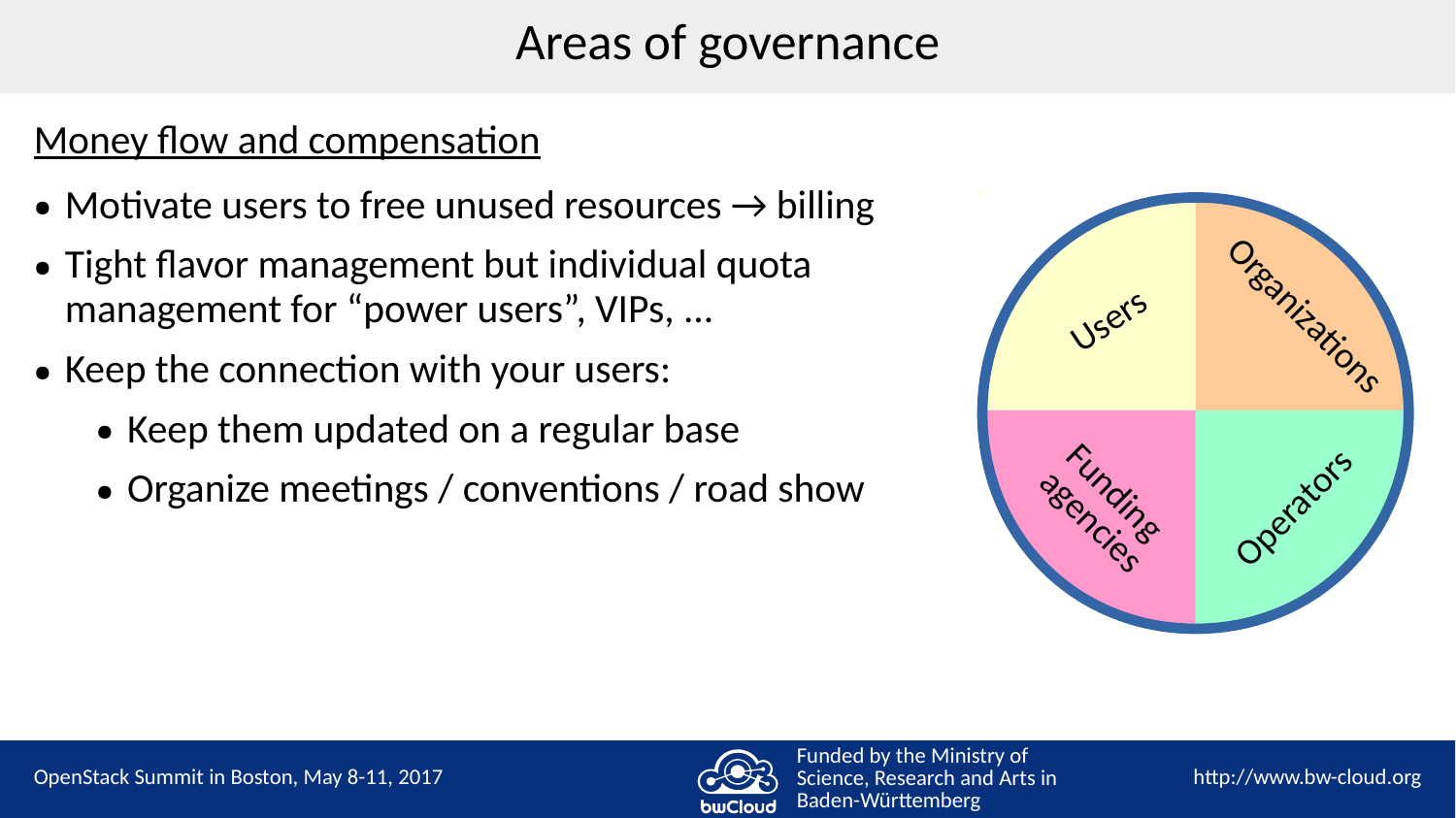### Take-away messages

### Cooperations in science and academia

- Unlike many companies, we do have a very open minded users community
- <u>But:</u> paying for services, organizing the money flow is still very complicated
- Once your Ops-Team is in place, lots of technical solutions are available

 $\rightarrow$  Choose wisely, but technology is often not the main obstacle

• Managing a cooperation / federation means lots of politics, talking, compromises! Lots of it…!



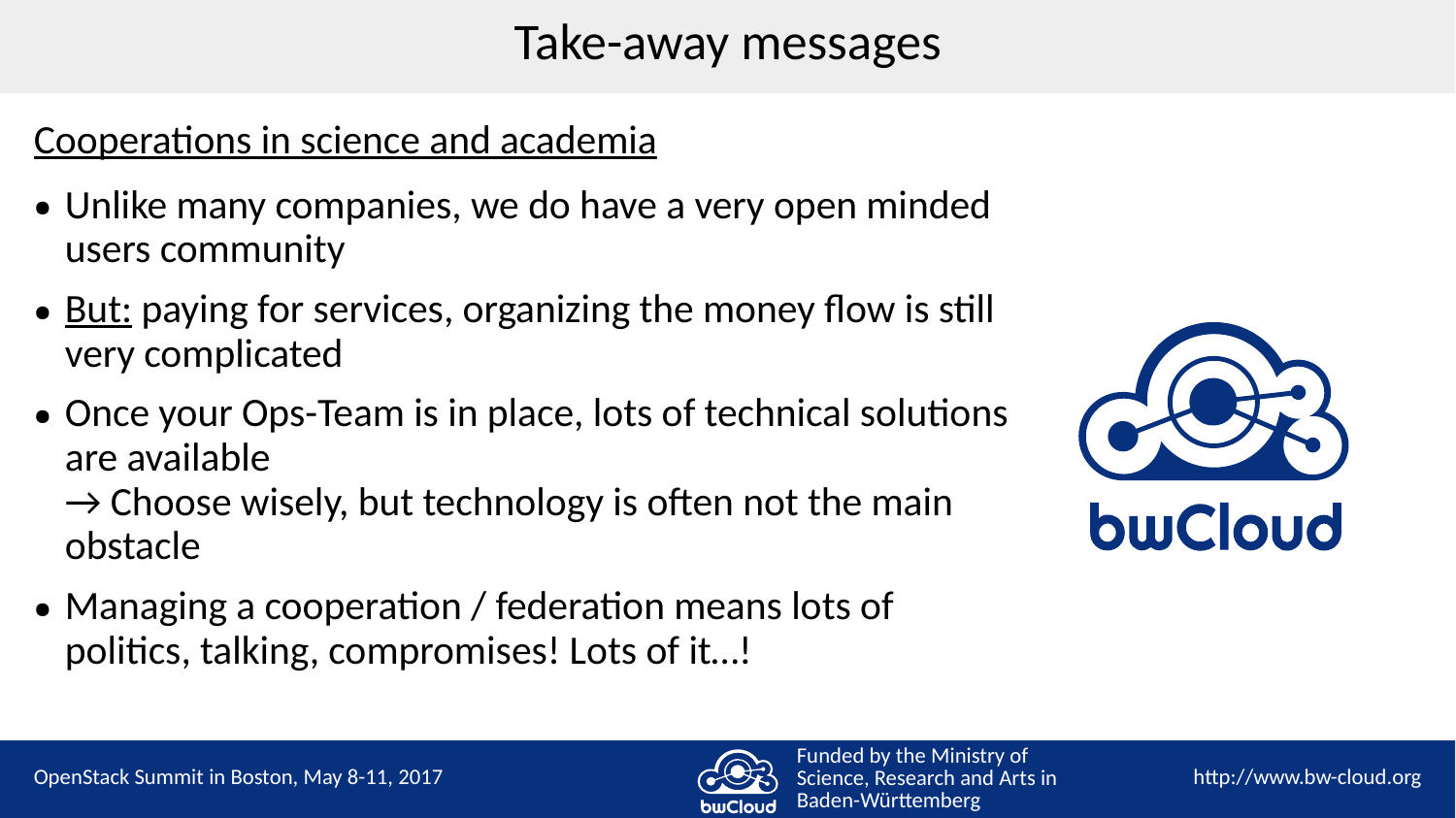### Take-away messages

### Building and running a science cloud

- Do proper plannings before you launch your services
- Calculate some time for evaluation, testing

 $\rightarrow$  very important: room for errors, mistakes and therefore gaining experiences!

- And (of course):
	- Talk to other cloud operating infrastructures, companies, projects
	- Do trainings with your DevOps-Team
	- Visit the OpenStack Summits





http://www.bw-cloud.org